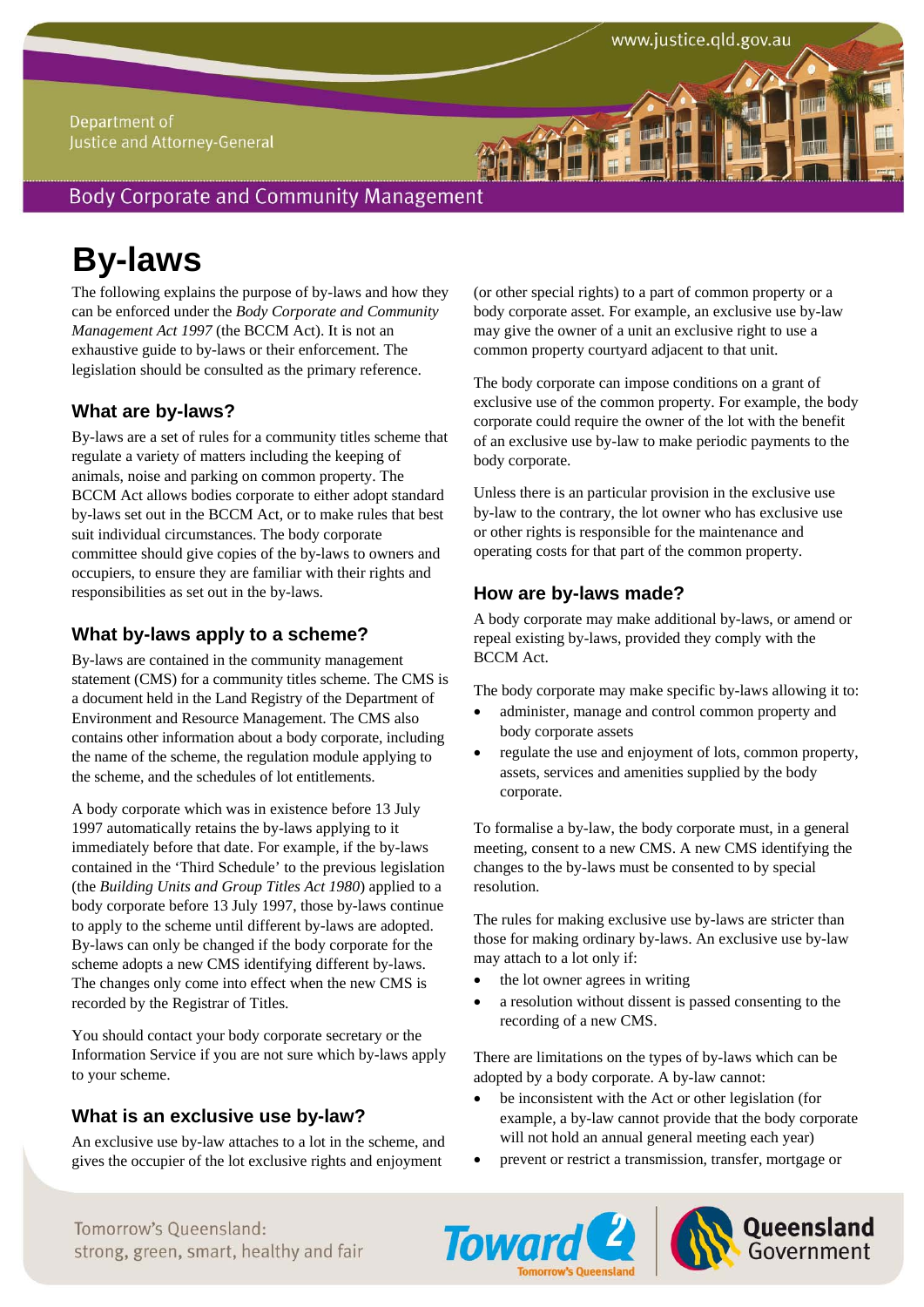other dealing with a lot (for example, a by-law cannot state the type of people who can buy a unit)

 discriminate between types of occupiers (such as families with children).

## **How are by-laws enforced?**

The body corporate is responsible for enforcing its by-laws. The committee as the administrative arm of the body corporate is usually responsible for ensuring all owners and occupiers comply with the by-laws. However, owners and occupiers can also commence enforcement action if certain conditions are met. Enforcement action usually commences with the issue of mandatory notices, however there are limited circumstances in which the service of a notice is not required.

## **Preliminary procedure for enforcement by body corporate**

Sections 182, 183 and 184 of the BCCM Act (when read together) provide that contravention notices must be issued before any formal enforcement action is taken.

The decision to serve a contravention notice can be made by the committee or by the body corporate in a general meeting.

## **Types of contravention notices**

### **1. Continuing contravention notice**

The body corporate may give a continuing contravention notice to an owner or occupier where it reasonably believes that the person is contravening a by-law, and where, given the circumstances, it is likely that the contravention will continue. An example of this type of contravention is where an owner is parking a vehicle on common property without approval.

The purpose of this notice is to require the person to remedy the contravention. Section 182(4) of the BCCM Act specifies the details that must be included in the notice. BCCM Form 10 may be used as a guide and is available from the BCCM Office.

## **2. Future contravention notice**

The body corporate may serve a future contravention notice on an owner or occupier if it reasonably believes that the person has contravened a by-law and the circumstances of the contravention make it likely that the contravention will be repeated. This notice would be appropriate when an owner has a noisy party which contravenes the noise by-law. The body corporate may give the owner notice that if this contravention is repeated, proceedings can be commenced in the Magistrates Court without any further notice.

The purpose of the future contravention notice is to require the person not to repeat the contravention. Section 183(4) of the BCCM Act specifies the details that must be included in the notice. BCCM Form 11 may be used as a guide and is available from the BCCM Office.

## **Consequences of failure to comply with a contravention notice**

If an owner or an occupier fails to comply with a contravention notice, the committee, or the body corporate in a general meeting, can decide to commence enforcement proceedings in the Magistrates Court or in the BCCM Office. The BCCM Act empowers the Magistrates Court to impose a financial penalty for failure to comply with the notice.

## **Preliminary procedure for enforcement by owners or occupiers**

If an owner or an occupier 'reasonably believes' that:

- another owner or occupier has contravened the by laws
- it is likely the contravention will continue or be repeated.

He or she must take a preliminary step before taking action in the BCCM Office. (**Note:** there is no provision in the BCCM Act for an owner/occupier to commence proceedings in the Magistrates Court).

The owner or occupier ('the complainant') must ask the body corporate to issue a contravention notice to the person who is allegedly contravening the by laws. The BCCM Act requires that the approved form (BCCM Form 1) be used to request the body corporate to issue the contravention notice. The form is available from the BCCM Office.

If the body corporate does not, within 14 days after receiving the request, advise the complainant that the contravention notice has been issued, the complainant may take action in the BCCM Office.

## **Dispensing with 'preliminary procedures'**

The body corporate or a lot owner or occupier may lodge an application without giving a preliminary notice if the requirements set out in section 186 of the BCCM Act are met, namely:

- 1. 'special circumstances' justify the dispute being resolved urgently. Special circumstances include contraventions which:
	- a. are likely to cause injury to people or serious damage to property
	- b. are a risk to people's health or safety
	- c. are causing a serious nuisance to people
	- d. for another reason, give rise to an emergency, or
- 2. the by-law contravention is incidental to an application for an order under section 281 of the BCCM Act (namely an application for an order to repair damage or reimburse amount paid for carrying out repairs).

The application must initially be for an interim order of an adjudicator.